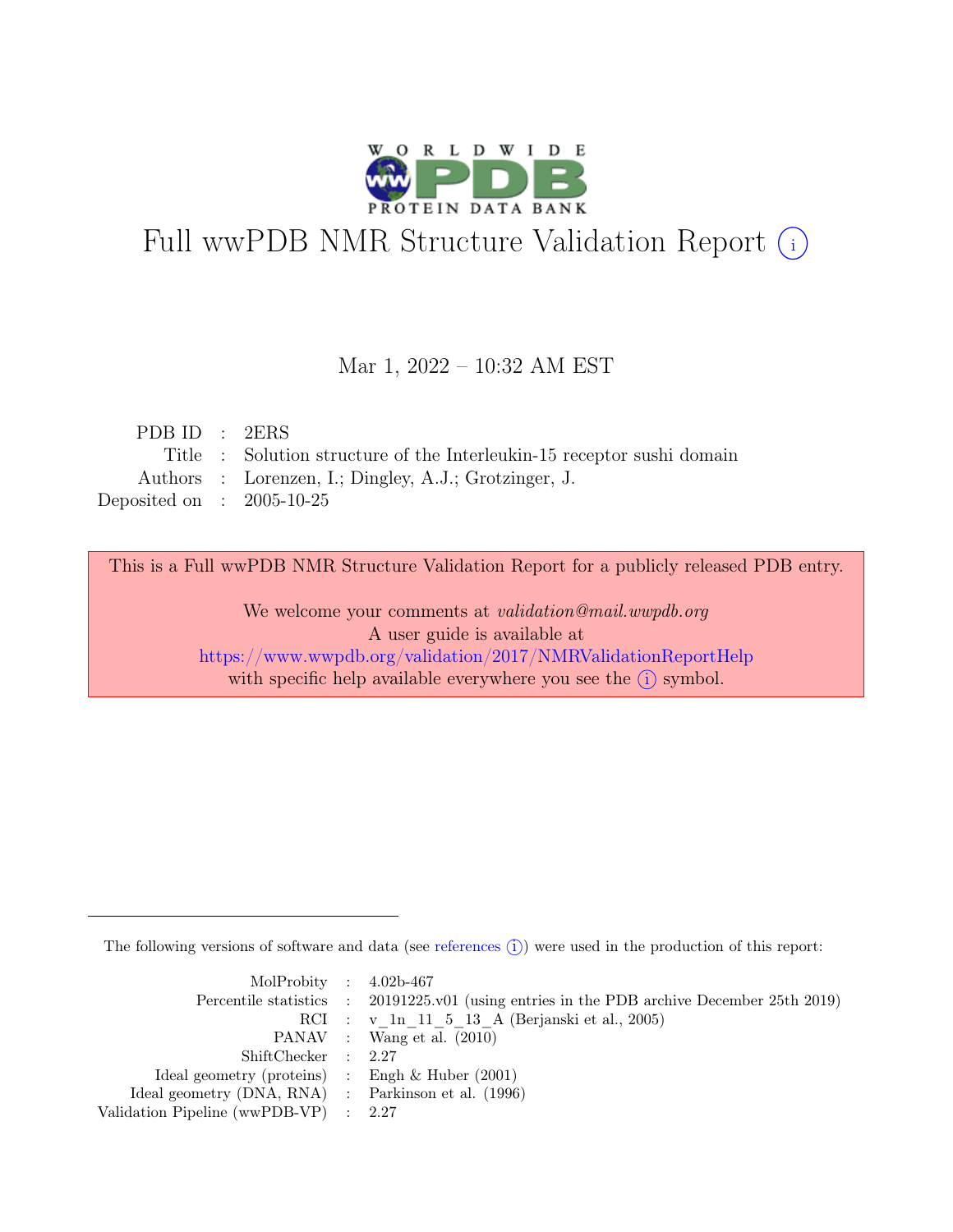## 1 Overall quality at a glance  $(i)$

The following experimental techniques were used to determine the structure: SOLUTION NMR

The overall completeness of chemical shifts assignment was not calculated.

There are no overall percentile quality scores available for this entry.

The table below summarises the geometric issues observed across the polymeric chains and their fit to the experimental data. The red, orange, yellow and green segments indicate the fraction of residues that contain outliers for  $\geq$ =3, 2, 1 and 0 types of geometric quality criteria. A cyan segment indicates the fraction of residues that are not part of the well-defined cores, and a grey segment represents the fraction of residues that are not modelled. The numeric value for each fraction is indicated below the corresponding segment, with a dot representing fractions  $\epsilon = 5\%$ 

| hain | Length | Quality of chain |
|------|--------|------------------|
|      |        |                  |
|      | 66     | 100%             |

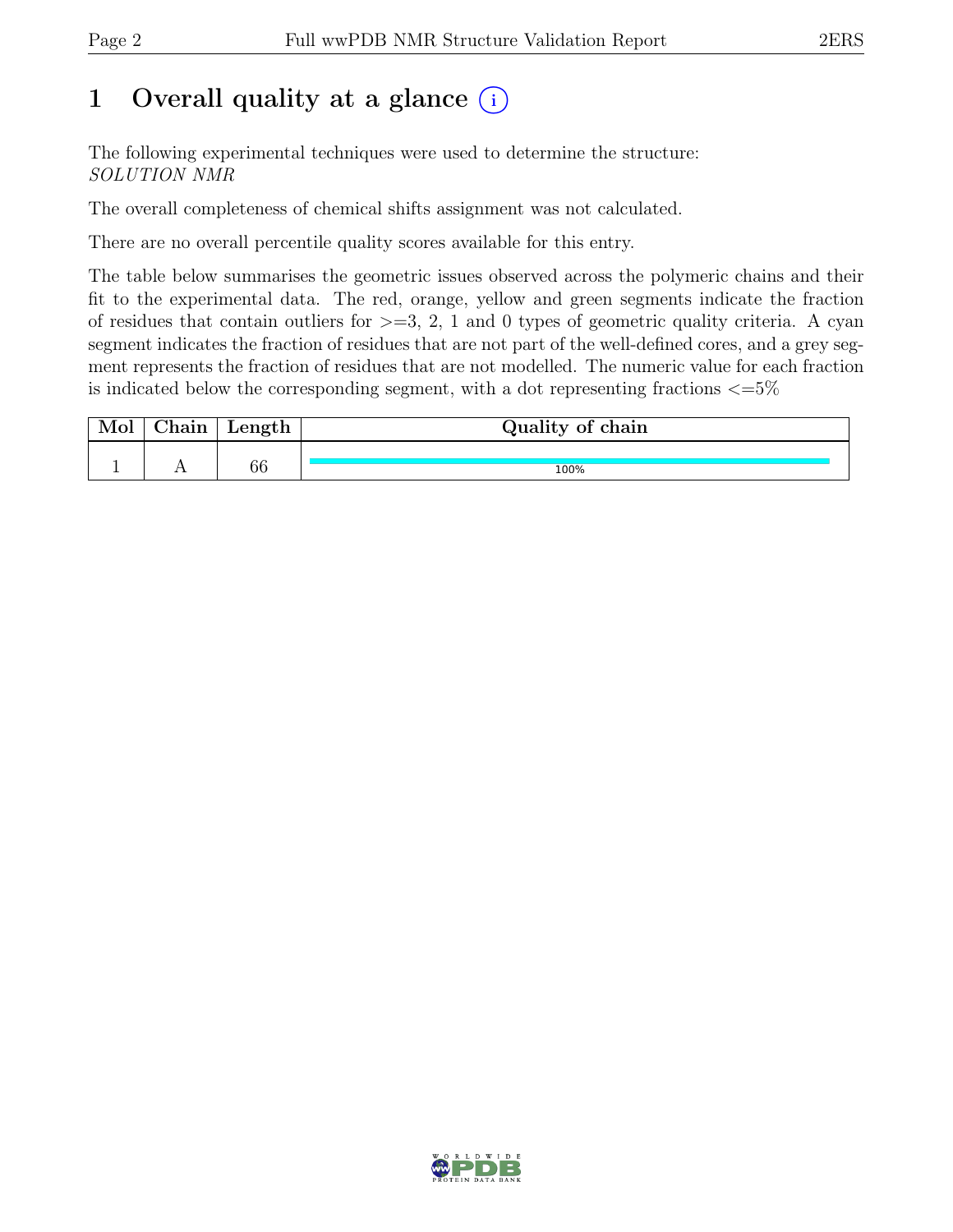## 2 Ensemble composition and analysis  $(i)$

This entry contains 1 models. Identification of well-defined residues and clustering analysis are not possible.

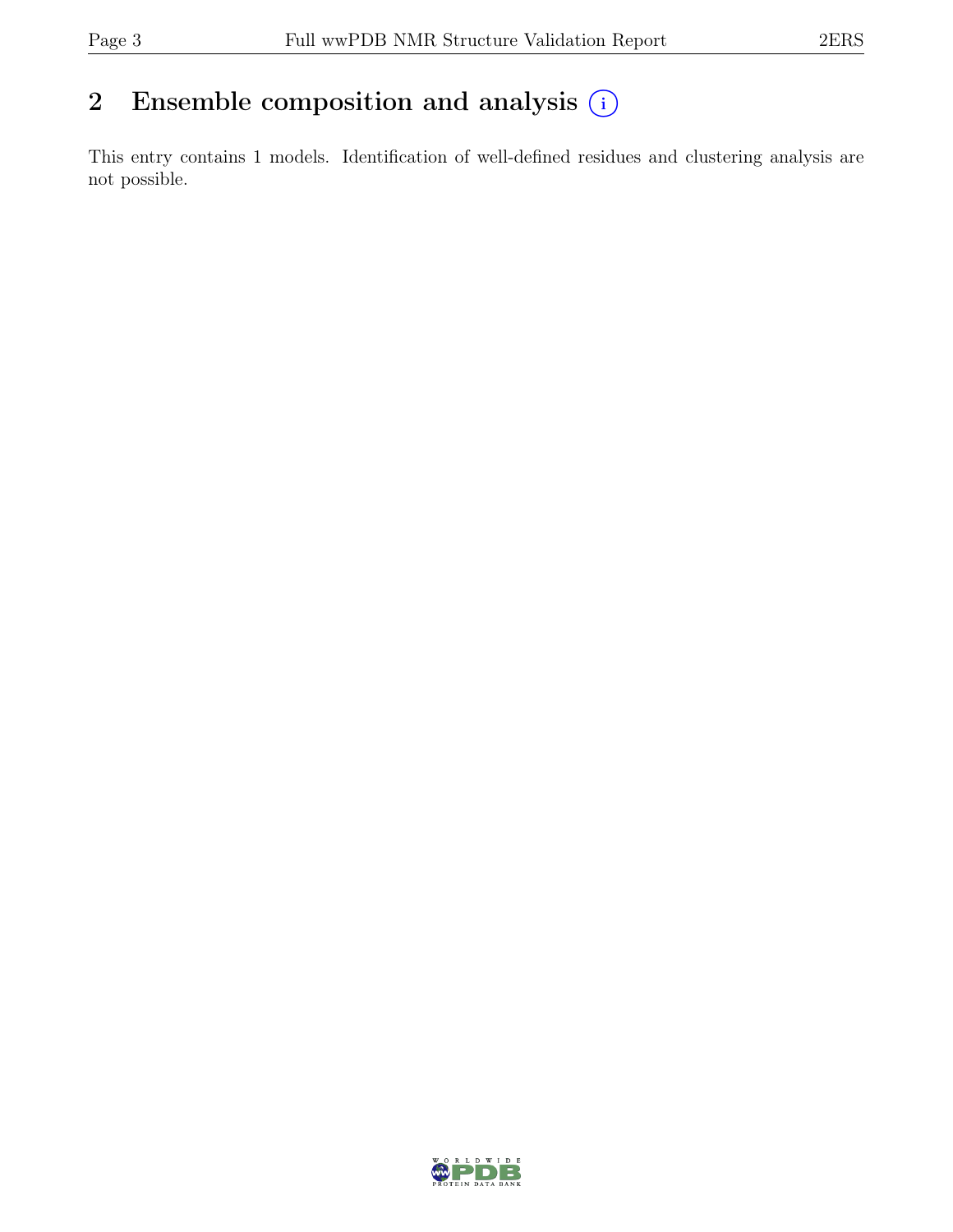## 3 Entry composition (i)

There is only 1 type of molecule in this entry. The entry contains 1046 atoms, of which 526 are hydrogens and 0 are deuteriums.

• Molecule 1 is a protein called Interleukin-15 receptor alpha chain.

| $\operatorname{Mol}$ | $ $ Chain $ $ Residues | Atoms          |     |     |    |     | l race |  |
|----------------------|------------------------|----------------|-----|-----|----|-----|--------|--|
|                      |                        | $\text{Total}$ |     |     |    |     |        |  |
|                      | 66                     | 1046           | 328 | 526 | 92 | -95 |        |  |

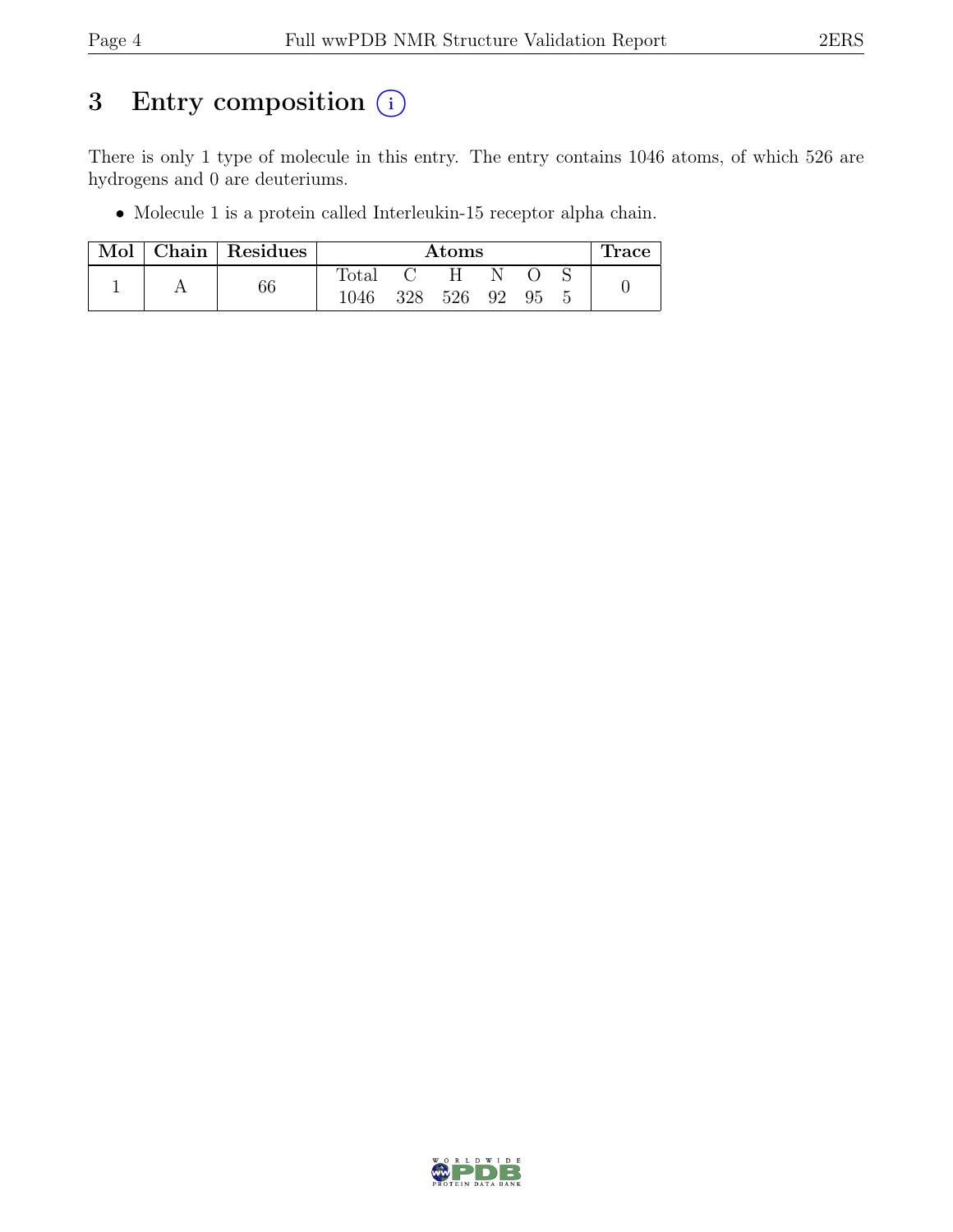## 4 Residue-property plots (i)

These plots are provided for all protein, RNA, DNA and oligosaccharide chains in the entry. The first graphic is the same as shown in the summary in section 1 of this report. The second graphic shows the sequence where residues are colour-coded according to the number of geometric quality criteria for which they contain at least one outlier: green  $= 0$ , yellow  $= 1$ , orange  $= 2$  and red  $=$ 3 or more. Stretches of 2 or more consecutive residues without any outliers are shown as green connectors. Residues which are classified as ill-defined in the NMR ensemble, are shown in cyan with an underline colour-coded according to the previous scheme. Residues which were present in the experimental sample, but not modelled in the final structure are shown in grey.

• Molecule 1: Interleukin-15 receptor alpha chain



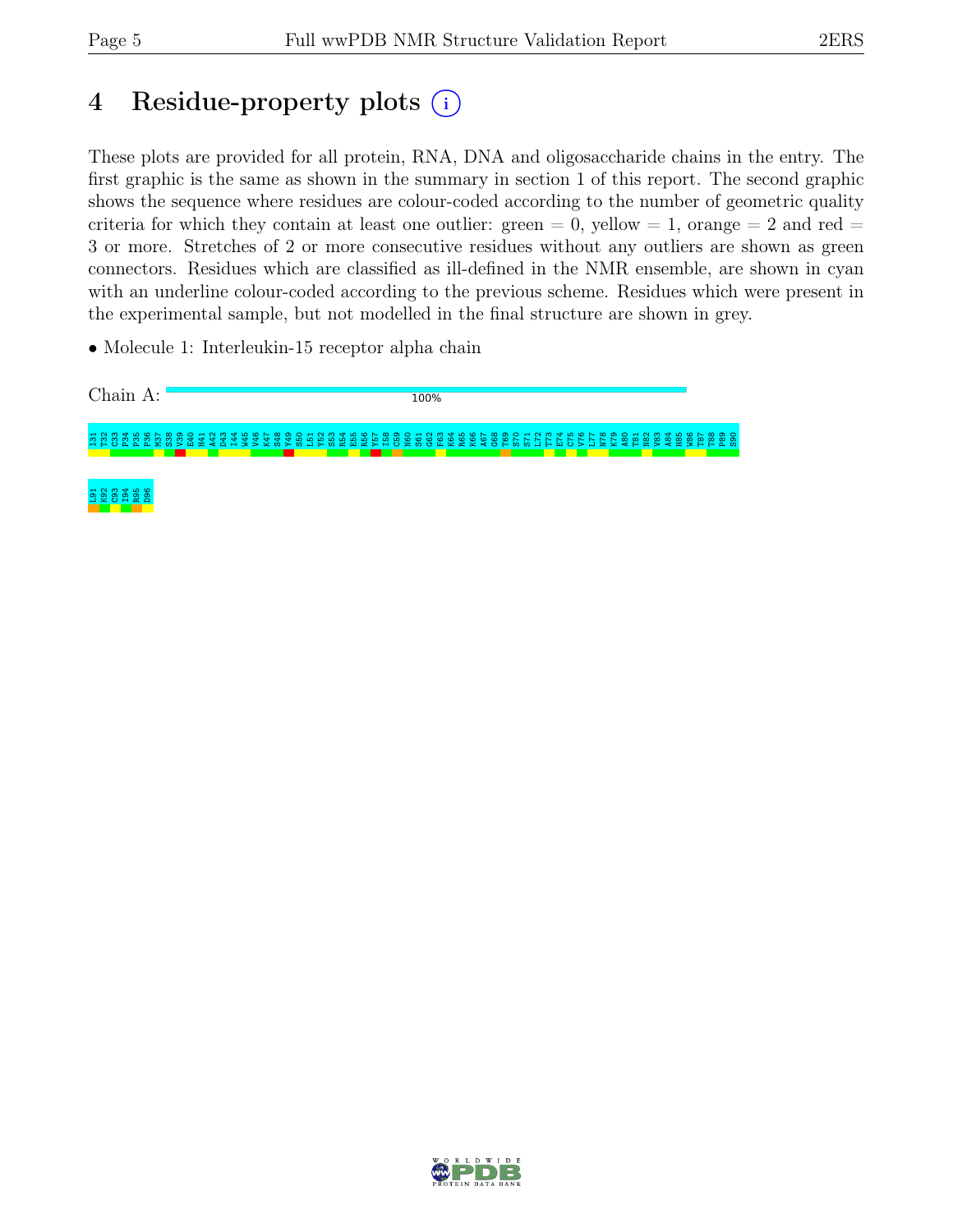## 5 Refinement protocol and experimental data overview  $(i)$

Of the 20 calculated structures, 1 were deposited, based on the following criterion: structures with the lowest energy.

The following table shows the software used for structure solution, optimisation and refinement.

| Software name   Classification |                    | Version |
|--------------------------------|--------------------|---------|
| <b>DYANA</b>                   | structure solution |         |
| <b>DYANA</b>                   | refinement         |         |

No chemical shift data was provided.

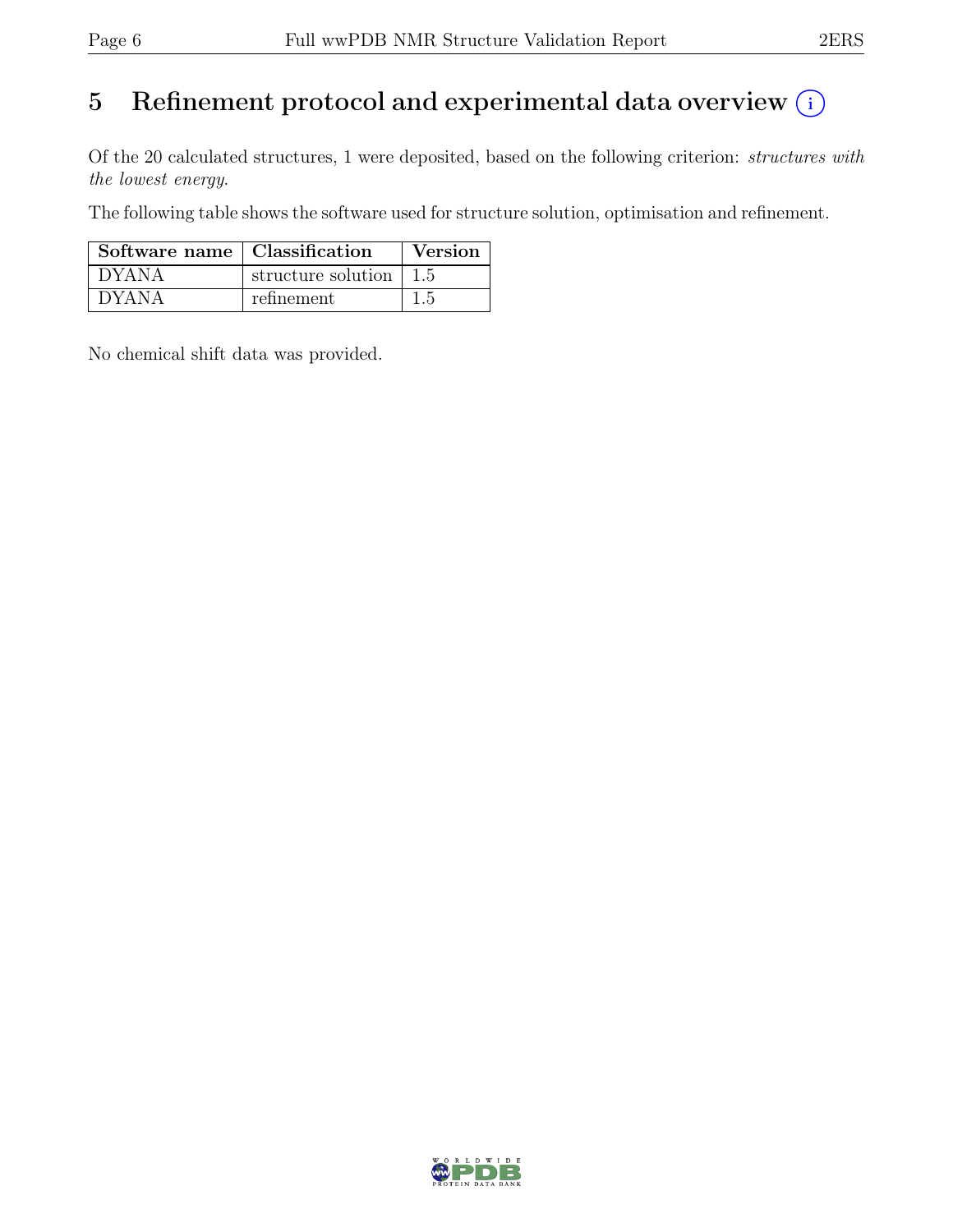## 6 Model quality  $(i)$

### 6.1 Standard geometry (i)

There are no covalent bond-length or bond-angle outliers.

There are no bond-length outliers.

There are no bond-angle outliers.

There are no chirality outliers.

There are no planarity outliers.

### 6.2 Too-close contacts  $(i)$

In the following table, the Non-H and H(model) columns list the number of non-hydrogen atoms and hydrogen atoms in each chain respectively. The H(added) column lists the number of hydrogen atoms added and optimized by MolProbity. The Clashes column lists the number of clashes averaged over the ensemble.

|  | Mol   Chain   Non-H   H(model)   H(added)   Clashes |  |
|--|-----------------------------------------------------|--|
|  |                                                     |  |
|  |                                                     |  |

The all-atom clashscore is defined as the number of clashes found per 1000 atoms (including hydrogen atoms). The all-atom clashscore for this structure is -.

There are no clashes.

### 6.3 Torsion angles  $(i)$

### 6.3.1 Protein backbone  $(i)$

In the following table, the Percentiles column shows the percent Ramachandran outliers of the chain as a percentile score with respect to all PDB entries followed by that with respect to all NMR entries. The Analysed column shows the number of residues for which the backbone conformation was analysed and the total number of residues.

|  |  |  | Mol   Chain   Analysed   Favoured   Allowed   Outliers   Percentiles |
|--|--|--|----------------------------------------------------------------------|
|  |  |  |                                                                      |
|  |  |  |                                                                      |

There are no Ramachandran outliers.

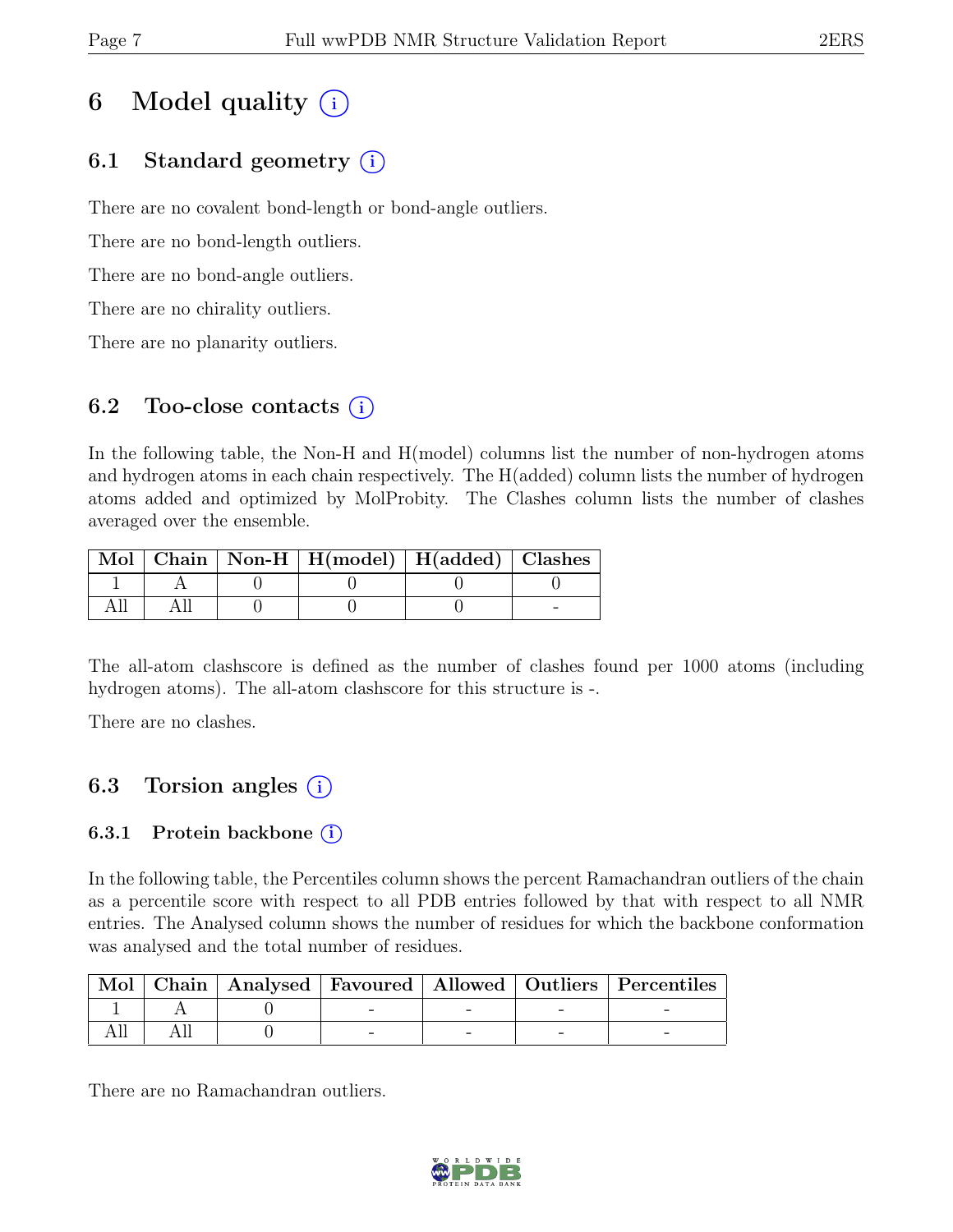#### 6.3.2 Protein sidechains  $(i)$

In the following table, the Percentiles column shows the percent sidechain outliers of the chain as a percentile score with respect to all PDB entries followed by that with respect to all NMR entries. The Analysed column shows the number of residues for which the sidechain conformation was analysed and the total number of residues.

|  |  | Mol   Chain   Analysed   Rotameric   Outliers   Percentiles |
|--|--|-------------------------------------------------------------|
|  |  |                                                             |
|  |  |                                                             |

There are no protein residues with a non-rotameric sidechain to report.

#### 6.3.3 RNA  $(i)$

There are no RNA molecules in this entry.

### 6.4 Non-standard residues in protein, DNA, RNA chains  $(i)$

There are no non-standard protein/DNA/RNA residues in this entry.

### 6.5 Carbohydrates  $(i)$

There are no monosaccharides in this entry.

### 6.6 Ligand geometry  $(i)$

There are no ligands in this entry.

#### 6.7 Other polymers  $(i)$

There are no such molecules in this entry.

### 6.8 Polymer linkage issues  $(i)$

There are no chain breaks in this entry.